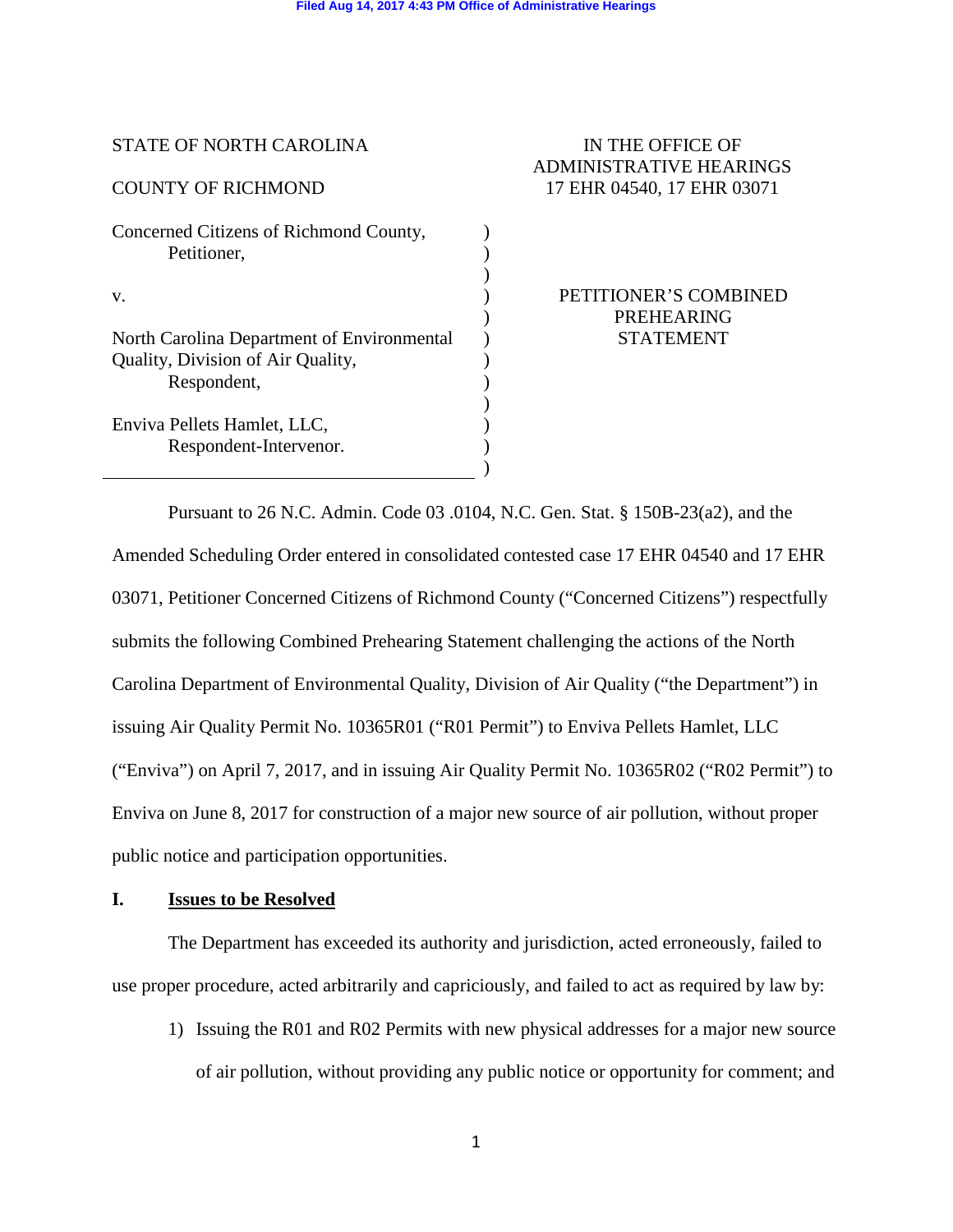2) Issuing the R01 and R02 Permits without providing for the required public hearing to afford the public an opportunity to voice their concerns and provide input.

## **II. Statement of Facts and Arguments in Support of Concerned Citizens' Claims**

The following is a brief statement of the facts and arguments supporting Concerned Citizens' claims. Concerned Citizens anticipates that it will obtain additional information in the course of discovery and case development and therefore reserves the right to present additional facts and reasons at the hearing.

#### **A. Petitioning Party**

North Carolina's Administrative Procedure Act provides that a contested case may be brought by a "person aggrieved." N.C. Gen. Stat. § 150B-23(a). A "person aggrieved" is "any person or group of persons of common interest directly or indirectly affected substantially in his or its person, property, or employment by an administrative decision." *Id.* § 150B-2(6). A "person" is "any natural person, partnership, corporation, body politic and any unincorporated association, organization, or society which may sue or be sued under a common name." *Id.* § 150B-2(7).

Concerned Citizens of Richmond County is a person aggrieved under the statute. Concerned Citizens is a non-profit membership organization based in Richmond County, North Carolina and headquartered in Hamlet, North Carolina. It advocates for clean air, clean water, and environmental justice in Richmond County. Concerned Citizens is a local group with members and supporters in Richmond County, many of whom live, work, and recreate in close proximity to the address listed in the R02 Permit for the proposed Enviva facility. These members will breathe air contaminated by the Enviva facility's emission of pollutants that are known to cause health problems and aggravate pre-existing medical conditions. They will suffer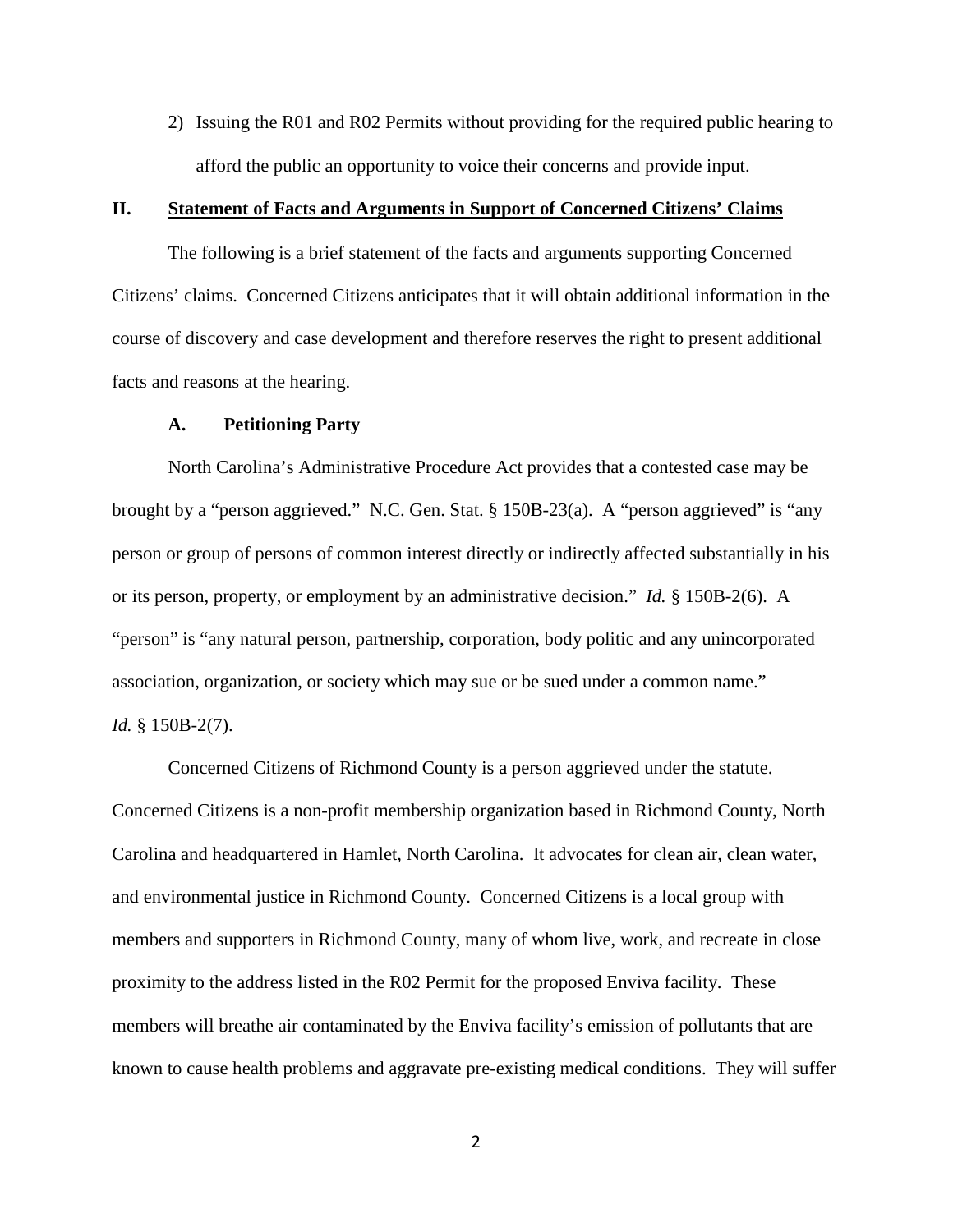from increased health risks as a result of this pollution. Members of Concerned Citizens are worried about the adverse health and environmental impacts that the proposed facility would have on their communities.

Concerned Citizens has an interest in ensuring that its members have the opportunity to voice their input and concerns about the proposed Enviva facility, and that the Department provides for public participation as required by law. The Department has substantially prejudiced Concerned Citizens' rights by issuing the permits for a major new source of air pollution without providing proper notice and participation opportunities. Concerned Citizens is therefore a person aggrieved entitled to bring this contested case challenging the R01 and R02 Permits.

#### **B. Statement of Facts**

The proposed Enviva facility, a wood pellet manufacturing plant, would be a major new source of air pollution. The facility would emit hundreds of thousands of tons of pollutants each year, including volatile organic compounds, nitrogen oxides, hazardous air pollutants, and particle pollution. These pollutants are regulated under state and federal law due to their harmful health effects. Volatile organic compounds react with nitrogen oxides to form ground-level ozone, which can cause premature death, asthma, coughing, throat irritation, bronchitis, and other health problems. *National Ambient Air Quality Standards for Ozone*, 80 Fed. Reg. 65,291 (Oct. 26, 2015). Some volatile organic compounds are also regulated as hazardous air pollutants due to their toxic or carcinogenic effects. Particle pollution, including coarse particulate matter and fine particulate matter, can cause health problems such as irritation of the airways, coughing, difficulty breathing, decreased lung function, aggravated asthma, development of chronic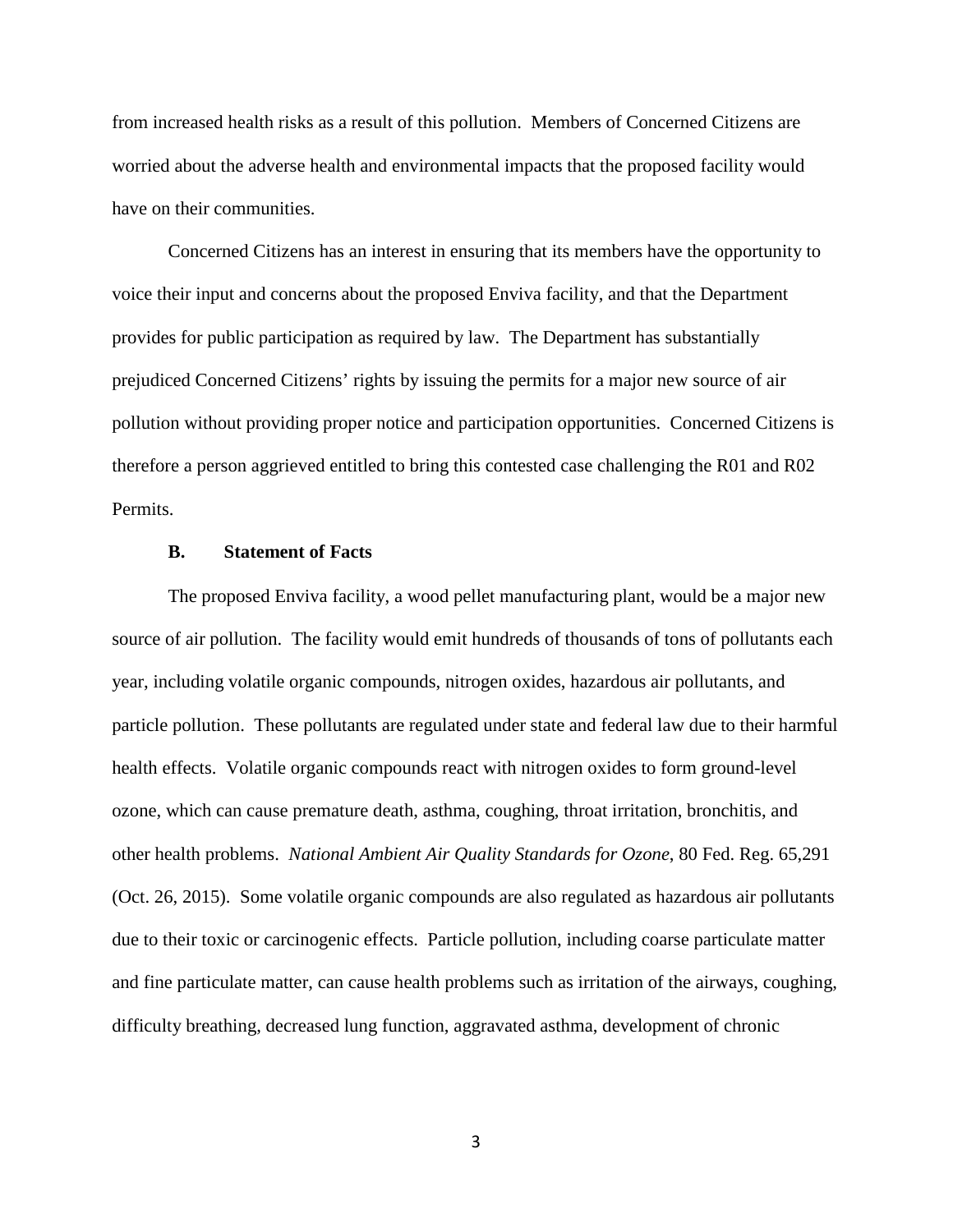bronchitis, irregular heartbeat, heart attacks, and premature death. *National Ambient Air Quality Standards for Particulate Matter*, 78 Fed. Reg. 3085 (Jan. 15, 2013).

Pollution control devices and processes are widely available and used by other wood pellet plants to reduce emissions of these pollutants. However, the Department did not require Enviva to use the full suite of available pollution controls to minimize air pollution at the Hamlet plant. For example, the Department did not require Enviva to use pollution controls that would reduce volatile organic compounds by 90 percent. The Department also failed to require Enviva to take any steps to reduce the risk of avoidable emissions from dust fires and explosions, which are known problems at wood pellet plants. In fact, in June of 2017, one of Enviva's other wood pellet plants caught fire in Cottondale, Florida, sending unnecessary smoke and other pollutants into the air that people breathe.

The address listed in the R02 Permit for the proposed Enviva facility is just over three miles from the Dobbins Heights community, which is predominantly African American, and next to another neighborhood that is also predominantly African American. These communities are already exposed to numerous nearby industrial sources of air pollution, including natural gas combustion turbines, a pesticide manufacturer, a chlorine manufacturing plant, and an asphalt plant. The Department did not put forward any environmental justice analysis as part of the air permitting process for the proposed Enviva facility, despite its longstanding policy that it will:

Address environmental equity issues in permitting decisions for projects potentially having a disparate impact on communities protected by Title VI of the Civil Rights Act of 1964, [and]

Use demographic information to determine whether there is: 1) a need for greater outreach to community in order to encourage more meaningful participation, or 2) special health risks based on the nature of the population . . . ."

Environmental Equity Initiative Policy (Oct. 19, 2000).

. . .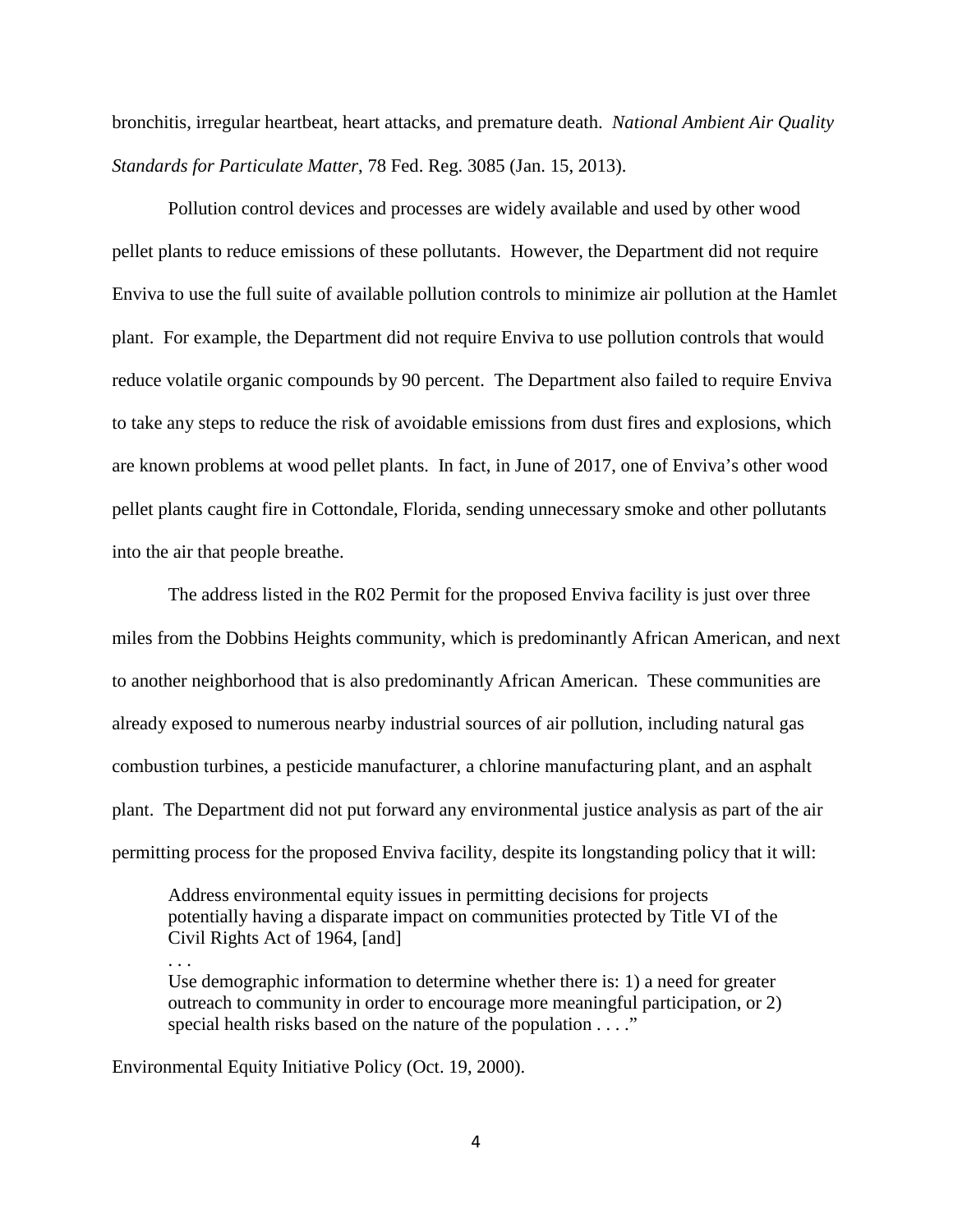The Department released a draft air construction permit for the facility in September of 2015. The public notice listed the address of the facility as "Highway 177 Hamlet, NC"—with no street number, and no indication that the facility would actually be located on *North* Highway 177, near the Dobbins Heights community and next to a predominantly African American neighborhood. To make matters worse, the draft permit listed an address for the facility that simply does not exist, with a street address in Hamlet and a zip code many counties away. The zip code included in the draft permit was 28341, which is located in Sampson and Duplin counties, rather than 28345, which is located in Richmond County. In addition, the Department never held the public hearing that is required before issuing a permit for a major new source of air pollution.

The Department issued a final permit in March of 2016 without correcting these errors. Permit No. 10365R00 (Mar. 29, 2016) ("R00 Permit"). The R00 Permit states that "[a] new air permit shall be obtained by the Permittee prior to establishing, building, erecting, using, or operating the emission sources or air cleaning equipment at a site or location not specified in this permit." *Id.* at 14.

On April 7, 2017, the Department acknowledged that the address in the first permit was incorrect by quietly issuing a new permit with a different address: 1039 North NC Highway 177, Hamlet, Richmond County, North Carolina, 28345. R01 Permit at 1. Yet the Department provided no notice of this new permit before it was issued, and no opportunity for the public to comment on the new address. When it issued the final R01 Permit, the Department did not provide any notice to affected individuals, communities, and groups of their right to challenge the Department's issuance of the permit.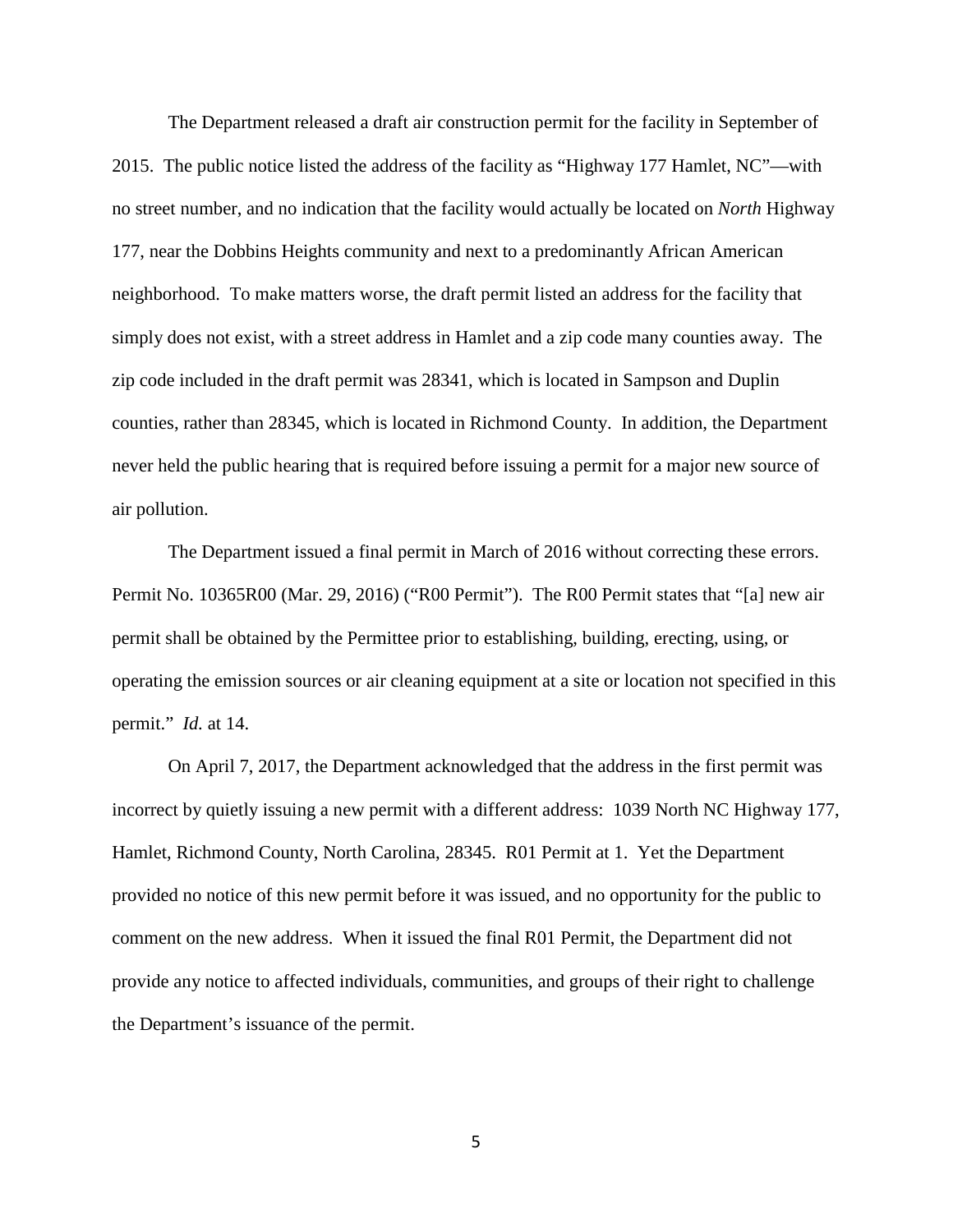Despite issuing a new permit with a new physical address, the Department nevertheless failed to accurately identify where this new polluting Enviva facility would actually be located. At an unofficial community meeting on May 11, 2017, an Enviva representative confirmed that the physical address listed in the R01 permit issued in April of this year "is incorrect." Indeed, according to Richmond County's website, the address in the R01 Permit is a three-acre parcel occupied by a family and owned by an individual with no apparent connection to Enviva. The parcel is not zoned for industrial use, and instead is zoned for residential use. The address in the R01 Permit is wrong, adding to the longstanding confusion about where this major source of new air pollution will be located.

Concerned Citizens brought this error to the Department's attention and urged the Department to provide proper public notice of the facility's true location, a public comment period, and a public hearing to allow the affected communities to voice their concerns and provide input. Instead, on June 8, 2017, the Department issued another new air permit relocating the proposed facility from *1039* to *1125* North NC Highway 177, Hamlet, Richmond County, North Carolina, 28345. Once again, the Department did not provide any public notice, opportunity for public comment, or public hearing.

Following the Department's failure to provide proper public notice and a public hearing on the draft R00 Permit, Concerned Citizens was not aware of this proposed major source of pollution until after the Department had issued the final R00 Permit to Enviva in 2016. Since that time, Concerned Citizens has been actively engaged in exercising its rights regarding this large, polluting wood pellet plant that would be built in their community. Representatives of Concerned Citizens met with and wrote to the Secretary and other representatives of the Department, alerting them to the defects in the address, in the public notice, and in the public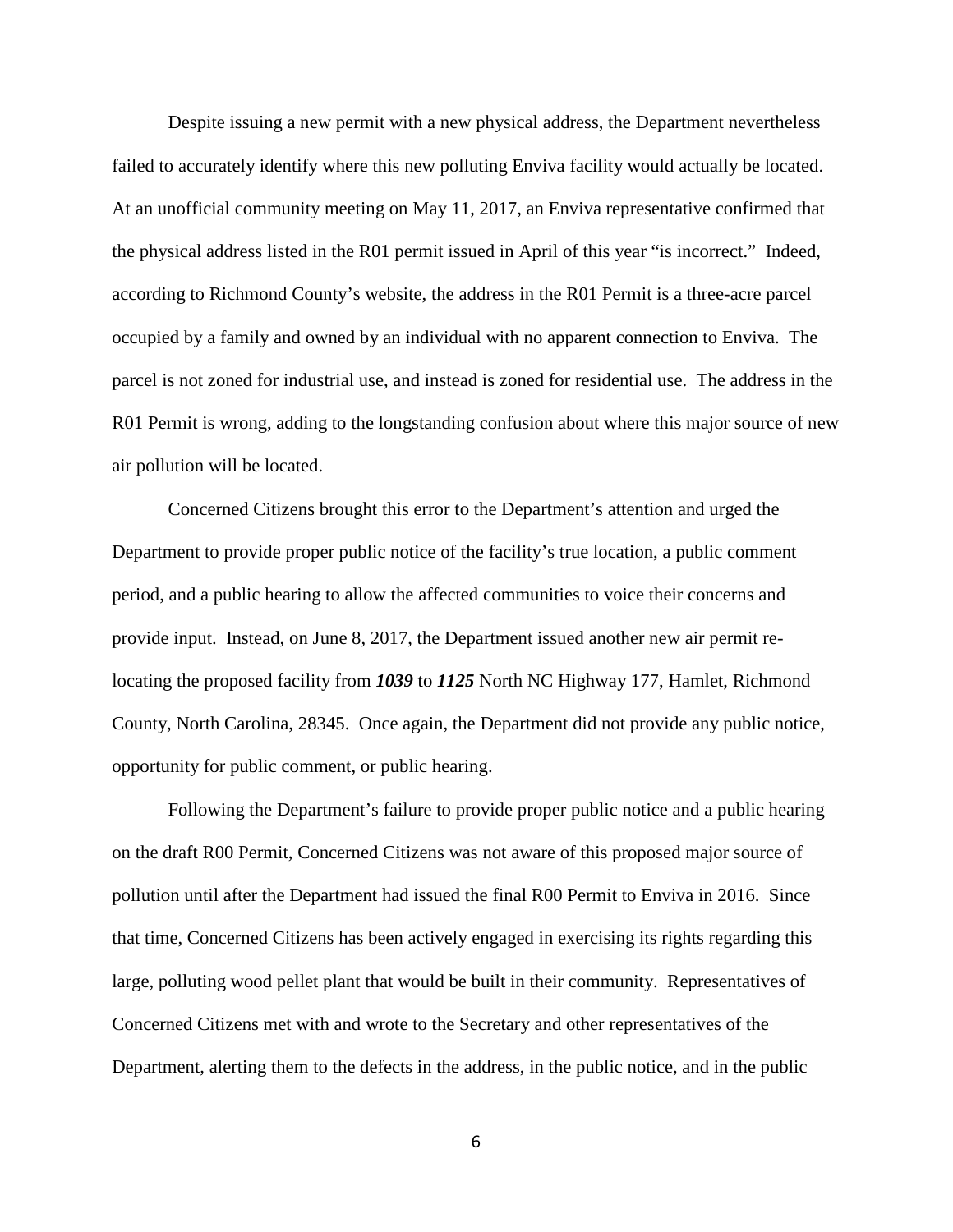participation process for the 2016 permit. Instead of correcting these important substantive and procedural errors, the Department issued the R01 Permit on April 7, 2017 without any public notice, public comment period, or public hearing, and with yet another incorrect address for the proposed facility. Then, on June 8, 2017, the Department issued yet another permit—the R02 Permit—providing yet another address for the facility's physical location, once again without the required opportunities for public participation.

Had the Department provided proper notice of the proposed facility's actual location, Concerned Citizens and its members would have taken full advantage of their right to public participation by providing their own comments, signing on to comments submitted by other organizations, and participating in a public hearing on the permit. Concerned Citizens' comments would have discussed the various negative impacts that Enviva's proposed facility would have on their lives, and would have clearly demonstrated their desire for robust pollution controls, protective pollution limits, preventative steps to avoid unintended fires and explosions, and other measures to lessen the impact of this major source of air pollution on their communities.

Concerned Citizens challenged the R01 Permit through a petition for contested case hearing filed on May 5, 2017, and challenged the R02 Permit through a petition for contested case hearing filed on July 7, 2017. The contested cases were consolidated on August 8, 2017.

#### **C. Legal Background**

In North Carolina, "the water and air resources of the State belong to the people." N.C. Gen. Stat. § 143-211(a); *see also* N.C. CONST. Art. XIV, § 5 ("It shall be the policy of this State . . . to control and limit the pollution of our air and water . . . ."). The North Carolina Air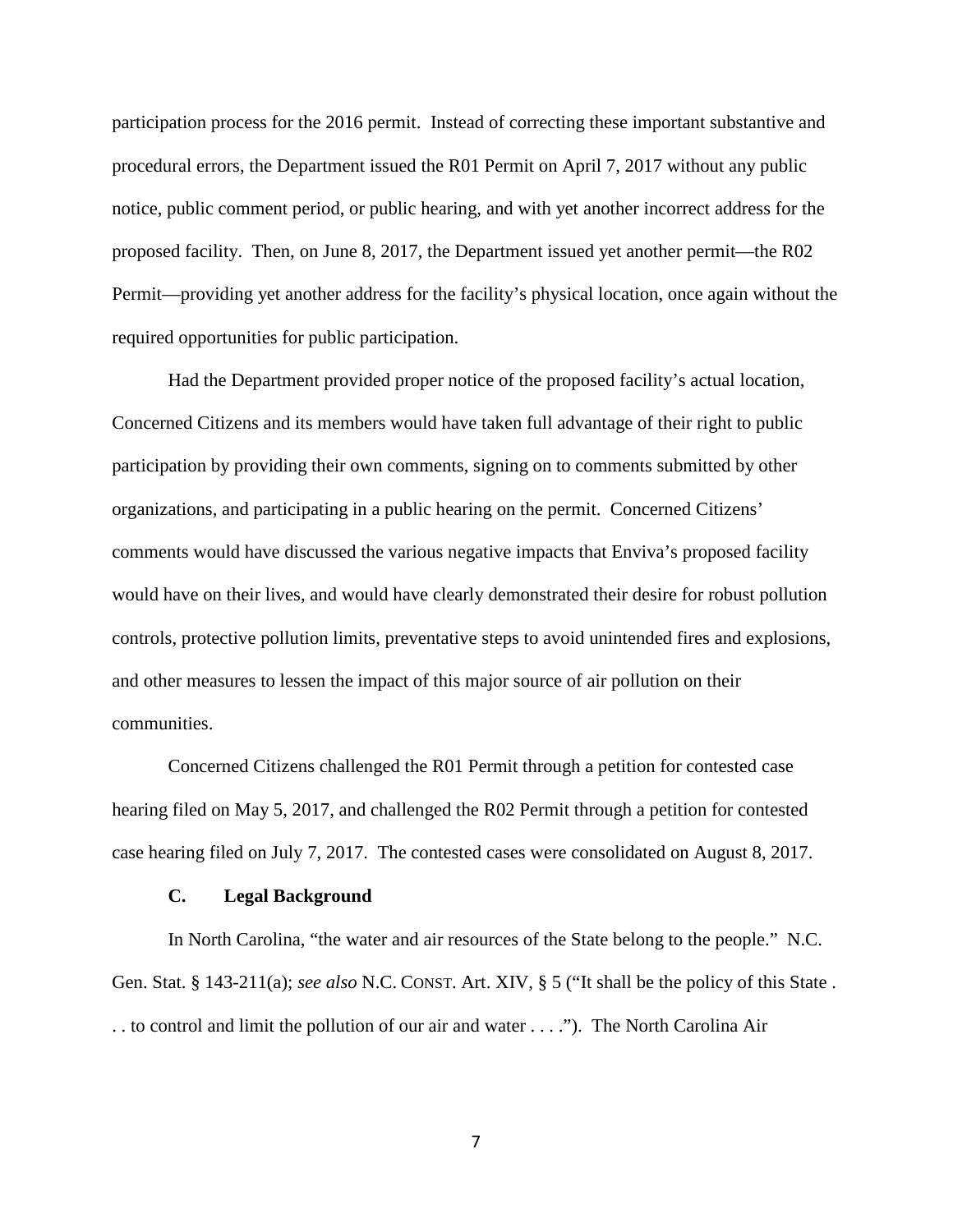Pollution Control Act was enacted "to achieve and to maintain for the citizens of the State a total environment of superior quality" and to ensure that standards and programs are designed

*to protect human health, to prevent injury to plant and animal life, to prevent damage to public and private property, to insure the continued enjoyment of the natural attractions of the State*, to encourage the expansion of employment opportunities, to provide a permanent foundation for healthy industrial development and to secure for the people of North Carolina, now and in the future, the beneficial uses of these great natural resources.

N.C. Gen. Stat. § 143-211 (emphasis added); *id.* § 143-215.105 (explaining that the declaration of public policy set forth in N.C. Gen. Stat. § 143-211 applies to the Air Pollution Control Act provisions).

Through the Air Pollution Control Act and its regulations, the Department also implements the federal Clean Air Act in North Carolina, as approved by the U.S. Environmental Protection Agency in North Carolina's State Implementation Plan. *See* 15A N.C. Admin. Code 02D .0530. North Carolina's State Implementation Plan must ensure compliance with the federal Clean Air Act, and incorporates significant portions of the Clean Air Act's implementing regulations directly. *Id.*; 42 U.S.C. § 7410.

The federal Clean Air Act establishes a program "to protect public health and welfare from any actual or potential adverse effect" from air pollution in areas that currently meet national ambient air quality standards. 42 U.S.C. § 7470(1). This program is known as the prevention of significant deterioration program. One of its primary purposes is "to assure that any decision to permit increased air pollution in any area to which this section applies is made only after careful evaluation of all the consequences of such a decision *and after adequate procedural opportunities for informed public participation in the decisionmaking process.*"

*Id.* § 7470(5) (emphasis added). To this end, the Clean Air Act and the federal and state regulations implementing it set out fundamental requirements for public participation that must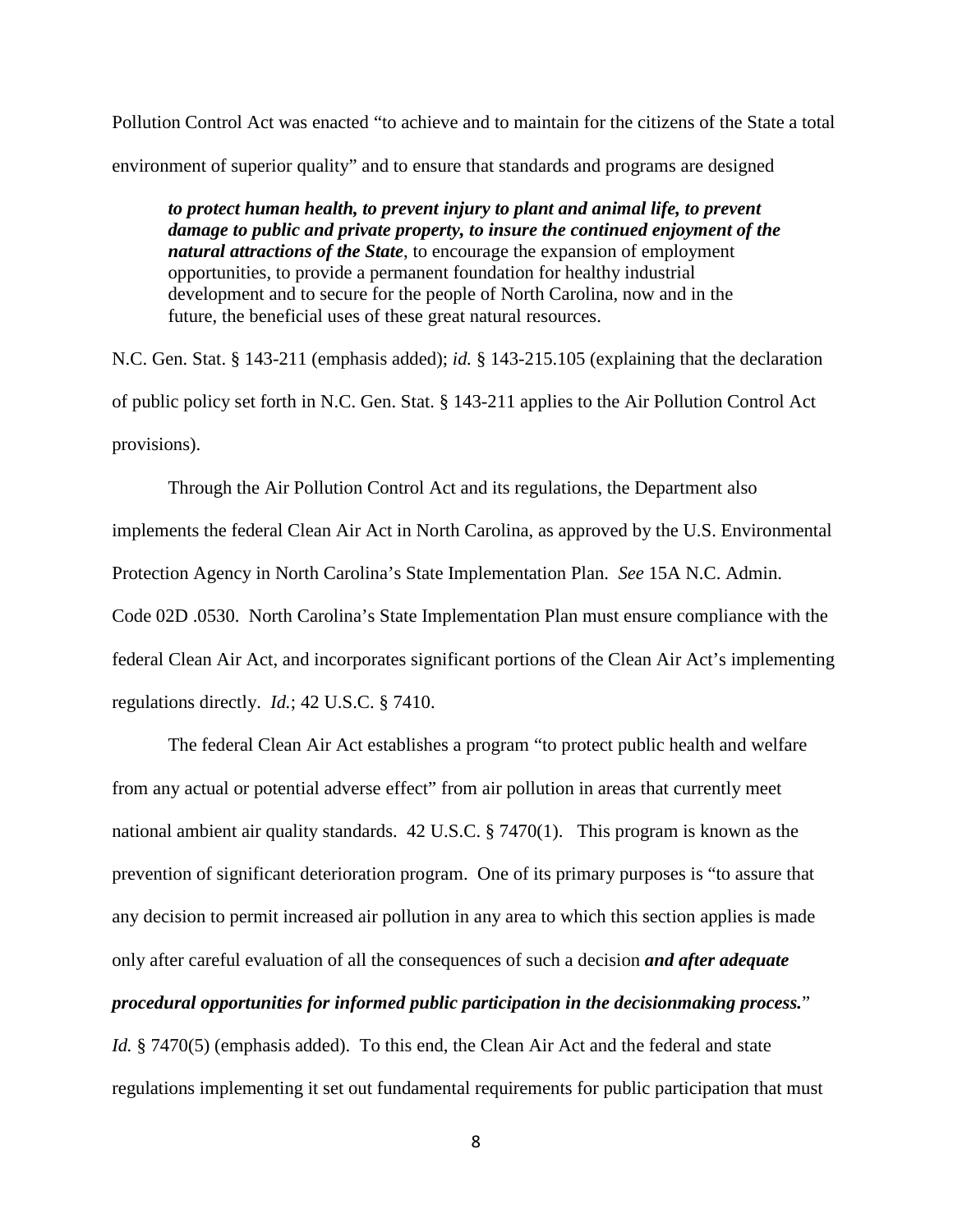be met before the Department issues a permit for a major new source of air pollution. The Department failed to comply with these basic requirements before issuing the R01 and R02 Permits, as set out in the following section.

#### **D. Legal Claims**

*1. The Department failed to provide the public with the required notice and comment period before issuing the R01 and R02 Permits.*

The Department must provide public notice and a comment period before issuing a new permit for a major new source of air pollution. North Carolina's regulations mandate that "[t]he Director shall provide for public notice for comments . . . on draft permits for the following: . . . a source to which 15A NCAC 02D .0530 or .0531 applies." 15A N.C. Admin. Code 02Q .0306(a)(2), Permits Requiring Public Participation. The proposed Enviva facility is subject to 15A N.C. Admin. Code 02D .0530, which sets out requirements for major new sources of air pollution. Therefore the Department should have provided notice and an opportunity to comment before issuing the new final permits with new addresses on April 7, 2017 and June 8, 2017.

The R00 Permit requires Enviva to obtain a new air permit before "establishing, building, erecting, using, or operating the emission sources or air cleaning equipment *at a site or location not specified in this permit.*" R00 Permit at 14 (emphasis added). Based on the plain language of the permit, if Enviva plans to build and operate at a location not specified in the R00 Permit, it must obtain a new air permit. The Department cannot use an administrative amendment or revision to the air permit in order to allow Enviva to build and operate in a different place, without any opportunity for public input.<sup>[1](#page-8-0)</sup>

<span id="page-8-0"></span> $<sup>1</sup>$  Other sections of the Air Pollution Control Act recognize the difference between "the issuance of new permits and</sup> the reissuance of existing permits." N.C. Gen. Stat. § 143-215.3(a)(1b).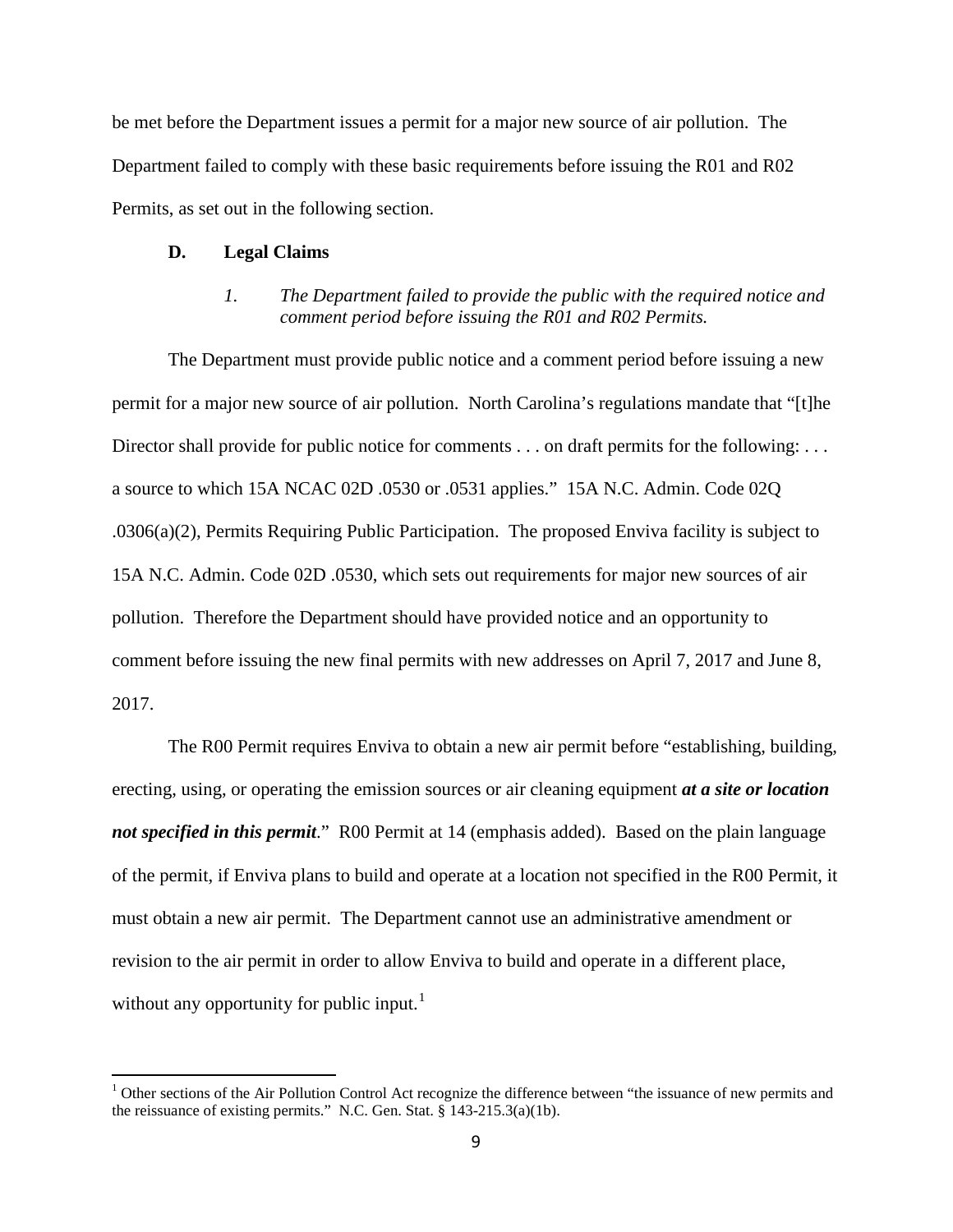This provision of the air permit reveals the importance of specifying the correct location for major new sources of air pollution. When the permit gives the wrong address for the facility, it frustrates the entire permitting process. Those who are most likely to be harmed by a new source of pollution are unlikely to find out about their new industrial neighbor and take advantage of their rights to participate in the permitting process. When the location specified in a permit is incorrect, the Department must issue a new permit that provides adequate procedural opportunities for informed public participation, including public notice of the correct address of the facility, a public comment period, and a public hearing. The Department recognized that the location specified in the R00 permit for the proposed Enviva facility was incorrect by issuing the R01 and R02 permits that identified different physical addresses. Yet it failed to provide the requisite public notice and comment opportunity before issuing the new air permits for this major source of pollution.

The content and procedures of public notice for major new sources of air pollution are governed by the federal Clean Air Act regulations, which are incorporated by reference into North Carolina's regulations. 15A N.C. Admin. Code 02Q .0307(a), Public Participation Procedures ("For sources subject to the requirements of 15A NCAC 2D .0530 or .0531 or Appendix S of 40 CFR Part 51, the procedures in 15A NCAC 2D .0530 or .0531 or Appendix S of 40 CFR Part 51 shall be followed, respectively."); 15A N.C. Admin. Code 2D .0530(r) (incorporating the procedures in 40 C.F.R.  $\S$  51.166(q)). The public must be notified by "advertisement in a newspaper of general circulation in each region in which the proposed source would be constructed." <sup>[2](#page-9-0)</sup> 40 C.F.R. § 51.166(q)(2)(iii). This notification must identify the permit application, the reviewing agency's preliminary determination, the degree of increment

<span id="page-9-0"></span><sup>&</sup>lt;sup>2</sup> The permitting authority may alternatively provide notice "on a public Web site identified by the reviewing authority," as long as the agency uses a consistent noticing method for all permits.  $40 \text{ C.F.R.}$  §  $51.166(q)(2)(iii)$ . However, no such web site is identified in the relevant North Carolina regulations.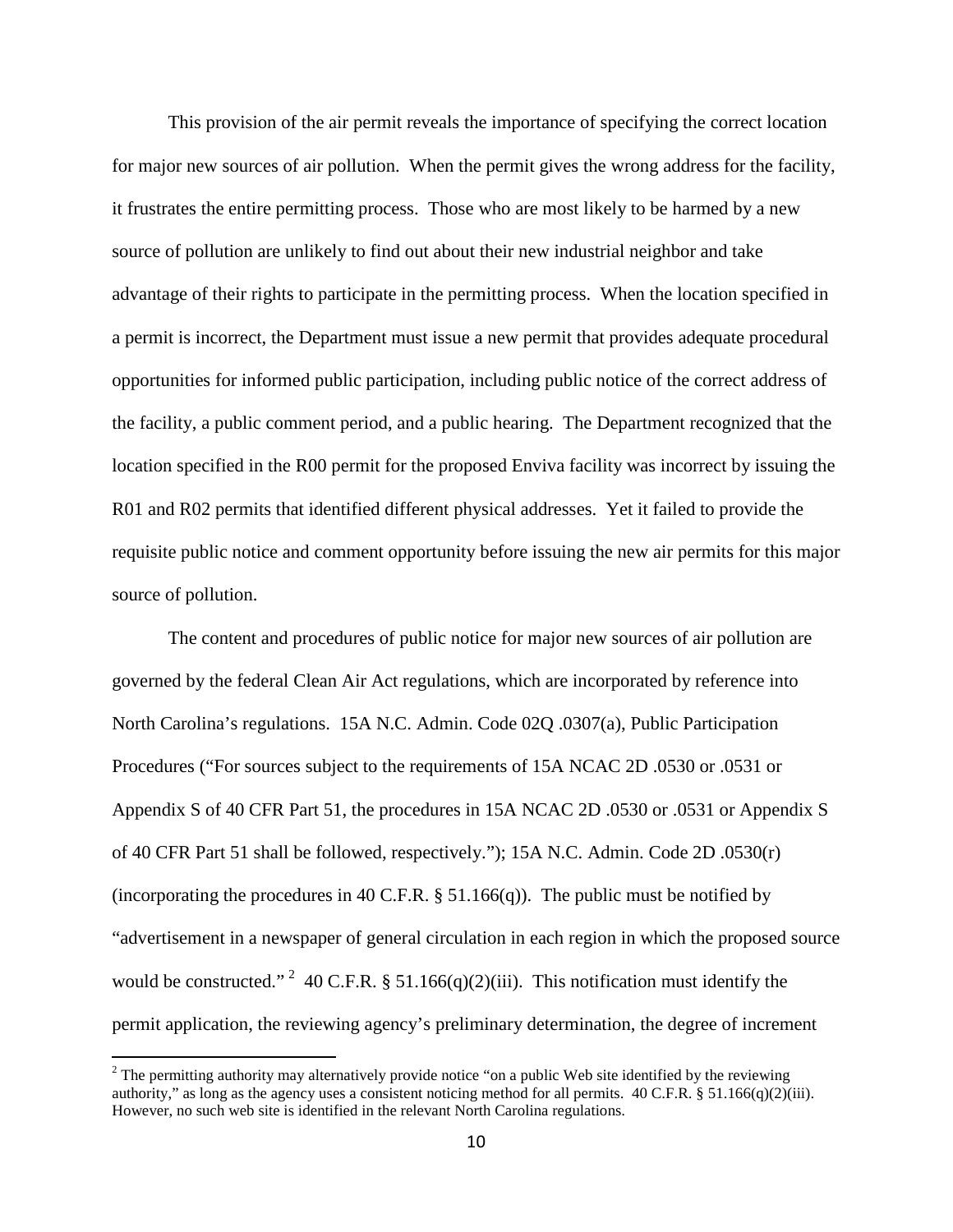consumption that is expected from the source, and the opportunity for comment at a public hearing and written comment. *Id.* The Department neglected to provide any of this information to the public before issuing a permit with a new address on April 7 and again on June 8, 2017.

These regulations are part of North Carolina's approved state implementation plan, which allows the state agency to implement the federal Clean Air Act in North Carolina. One of the core purposes of the federal Clean Air Act's prevention of significant deterioration program is "to assure that any decision to permit increased air pollution in any area to which this section applies is made only after careful evaluation of all the consequences of such a decision and *after adequate procedural opportunities for informed public participation* in the decisionmaking process." 42 U.S.C. § 7470(5) (emphasis added).

Instead of providing adequate procedural opportunities for informed public participation in the permitting process for the proposed Enviva facility, the Department obscured the location of the facility in the public notice for the R00 Permit, denied the public the required public hearing, issued a permit with an invalid address, and then acknowledged that error by issuing the R01 Permit (which also contained an incorrect address) and the R02 Permit—but without any public notice, comment period, or hearing.

The Department has wrongly asserted that public notice and comment was not required before it changed the location of the facility in the R01 and R02 Permits because the Department designated those changes to be 'administrative amendments.' But a facility cannot be re-located under the guise of an administrative amendment. North Carolina regulations provide that an administrative permit amendment means "a permit revision that . . . identifies a change in the name, address or telephone number of *any individual* identified in the permit, or provides a similar *minor* administrative change at the facility." 15A N.C. Admin. Code 02Q .0316(a)(2)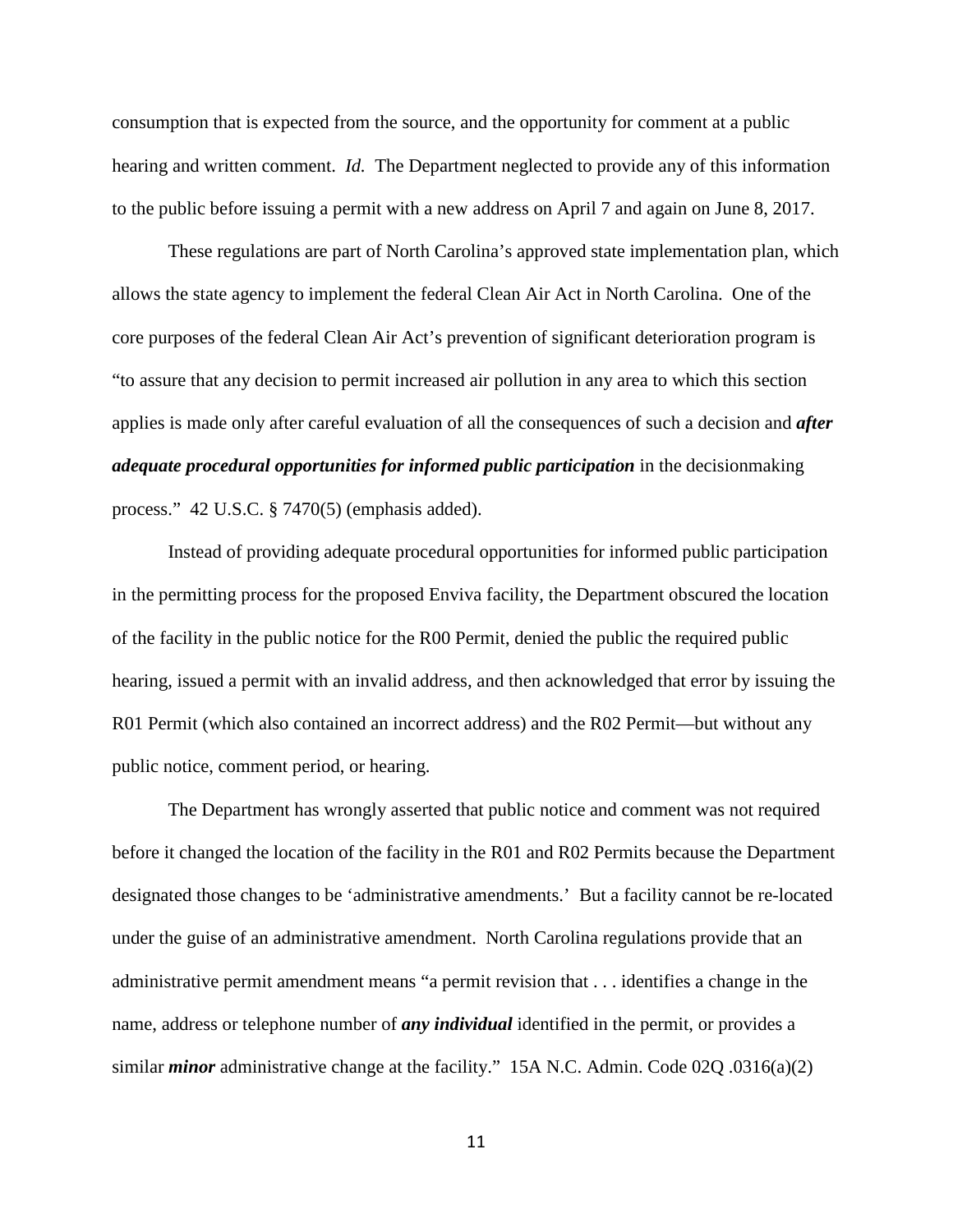(emphasis added). With these new permits, the Department changed the physical address of the facility itself, not merely the contact information for an individual named in the permit or at the facility. Re-locating a major new source of air pollution is not a minor administrative amendment. Otherwise the Department could evade public scrutiny of any permit for a major new source of air pollution by noticing a vague or incorrect location of the facility, and then reveal the true location of the facility through an administrative amendment with no public notice or opportunity for input.

The U.S. Environmental Protection Agency has interpreted similar language to mean that administrative amendments include "changes in mailing address." EPA, Operating Permit Program, 56 Fed. Reg. 21,712, 21,747 (proposed May 10, 1991) (interpreting administrative amendments under the Title V program, which are defined to include a permit revision that "[i]dentifies a change in the name, address, or phone number of any person identified in the permit, or provides a similar minor administrative change at the source". 40 C.F.R. §  $70.7(d)(1)(ii)$ ). A change in mailing address, which has no bearing on the location of the source of new pollution itself, is a minor administrative change. Re-locating a major source of air pollution is not.

The latest Enviva permit changes the "facility site location" from one parcel to another: from **1039** North NC Highway 177 Hamlet, Richmond County, North Carolina, 28345, to **1125** North NC Highway 177 Hamlet, Richmond County, North Carolina, 28345. This is not a minor administrative change like a change in telephone number or mailing address, and therefore it cannot be made without proper public notice and input.

The importance of public notice of the actual location of the facility is further underscored by the Department's duty to ensure that the parcel where the facility will be located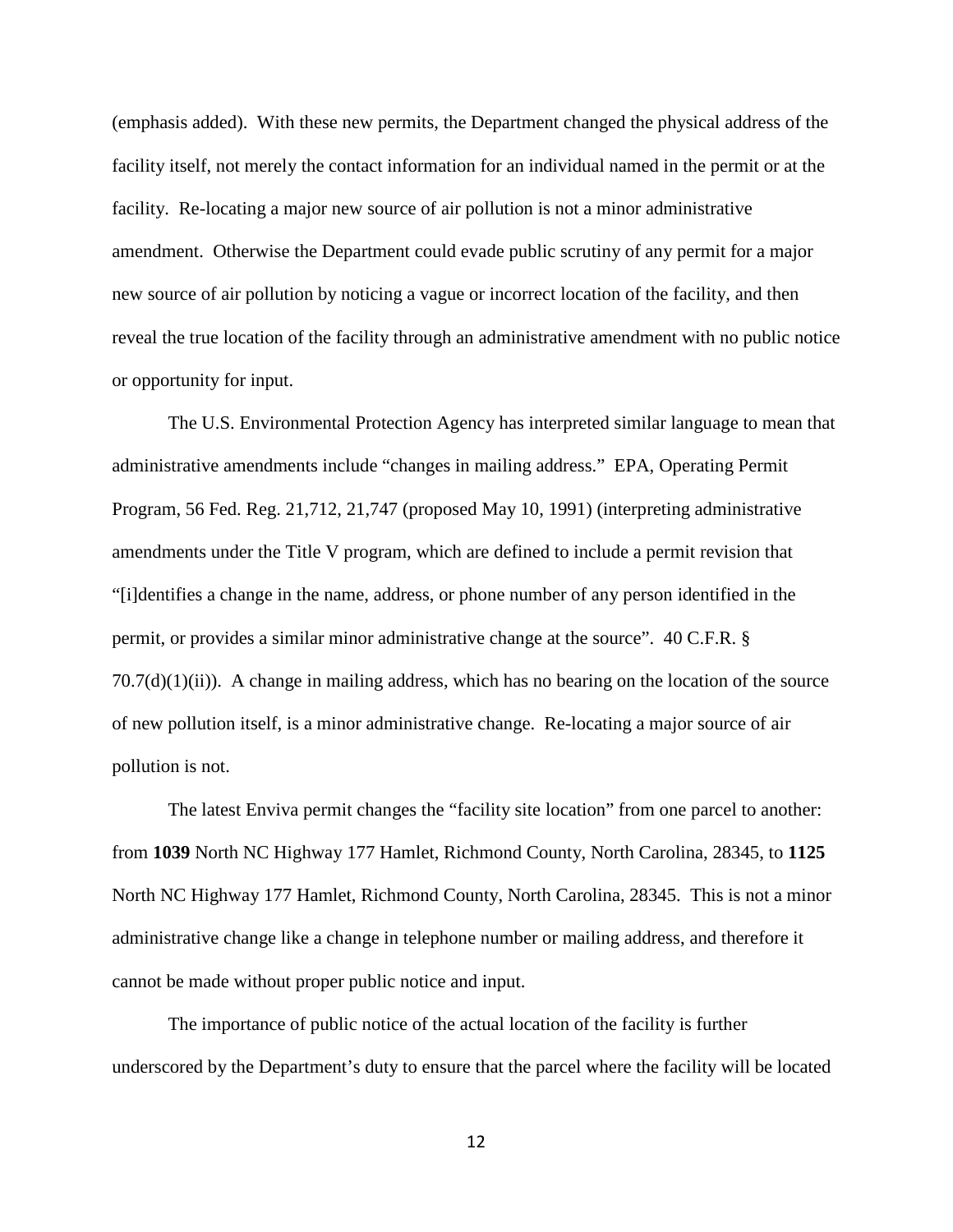meets the zoning requirements for major industrial sources of air pollution. N.C. Gen. Stat. § 143-215.108(f). If the proposed facility does not meet the requirements of all local ordinances, the agency must attach a condition to the permit prohibiting construction until the permittee complies with all local ordinances. *Id.* 

Yet according to the Richmond County zoning map, the location listed for the Enviva facility in the R01 Permit is zoned for residential use, not heavy industrial use. Had the Department solicited input from the public and local authorities, it could have avoided the mistake of issuing a permit allowing Enviva to construct a major source of air pollution on a site currently occupied by a family and zoned for residential use. The Department added to this mistake by issuing the R02 Permit, once again without any input from the public or any apparent input from local officials on the new address. All of these errors are further compounded by the Department's failure to identify the location of the Enviva facility when it issued a public notice for the draft R00 Permit in 2015.

In a situation virtually identical to this one, the Department recently provided a new public notice and comment period when it changed the physical address for another major new source of air pollution, known as the Reidsville Energy Center. The first public notice for the Reidsville Energy Center issued on April 26, 2017 identified the location of the facility as "NC Highway 65 Reidsville, North Carolina 27375 Rockingham County." This nonspecific location was much like that given in the public notice for the draft R00 Permit that identified the location of the facility as merely "Highway 177 Hamlet, NC". On June 5, 2017, the Department issued a new public notice for the Reidsville Energy Center, this time identifying the physical address where the facility would be located, and it provided a new 30-day comment period. The new public notice specified the location of the facility as follows: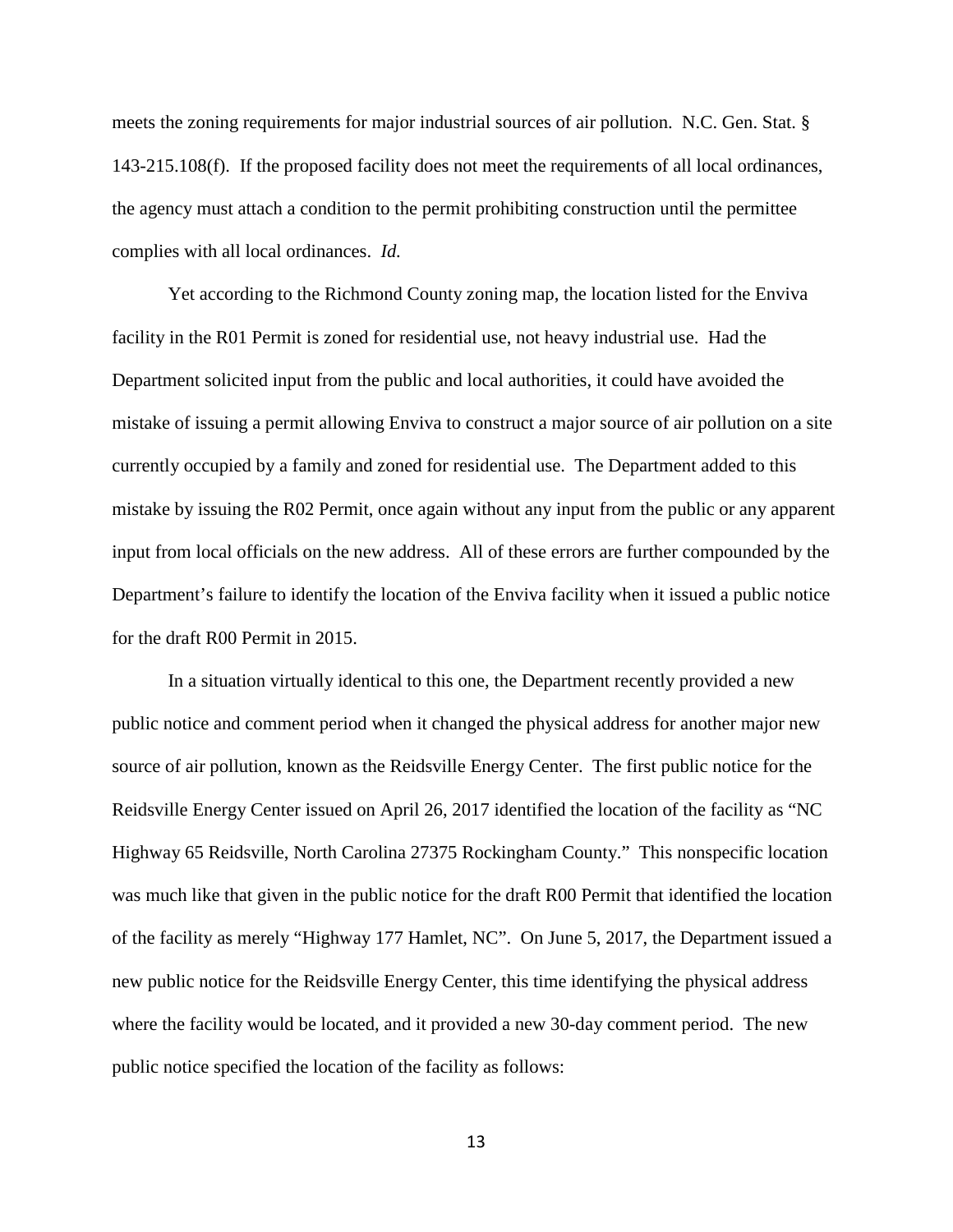The Facility will be located at: 4563 NC Highway 65 Reidsville, North Carolina 27320 Rockingham County

In addition, the following information is provided regarding the site location; 1. Turbine Stack UTM Coordinates (NAD83, Zone 17): Easting (X)-604782.56 meters and Northing (Y)-4021716.98 meters 2. Power Island Latitude and Longitude: 36.3342715, -79.832167 3. Rockingham County Parcel Identification Numbers: a) Parcel ID 129944 (Long PIN 795400620279)-Entire Parcel b) Parcel ID 178012 (Long PIN 795400316118)-Entire Parcel c) Parcel ID 178009 (Long PIN 795400419317)-Portion of Parcel

The exact parcels can be reviewed at <u>www.webgis.net/nc/Rockingham</u> by inserting the Long PIN and Parcel ID numbers above.

The Department's provision of a new public notice and comment period for the Reidsville facility is further evidence that the agency considers a change or clarification of the location of the facility to be more than a minor administrative amendment.

Three days *after* the issuance of the new draft permit for the Reidsville facility, the

Department issued the R02 Permit with a new address for the Enviva Hamlet plant. In contrast to the Reidsville process, the Department provided no public notice of the new Enviva permit, and no public comment period.

While the Enviva plant would be located next to predominantly African American communities, the Reidsville facility would be located next to communities with African American populations of less than 10 percent. The communities that will be exposed to the pollution from the Enviva plant deserve no less public notice and participation opportunities than other communities have received in North Carolina, and that they are entitled to under the Clean Air Act and regulations. The Department's inconsistent treatment of these communities also contradicts its longstanding Environmental Equity Initiative Policy, which calls for *more* public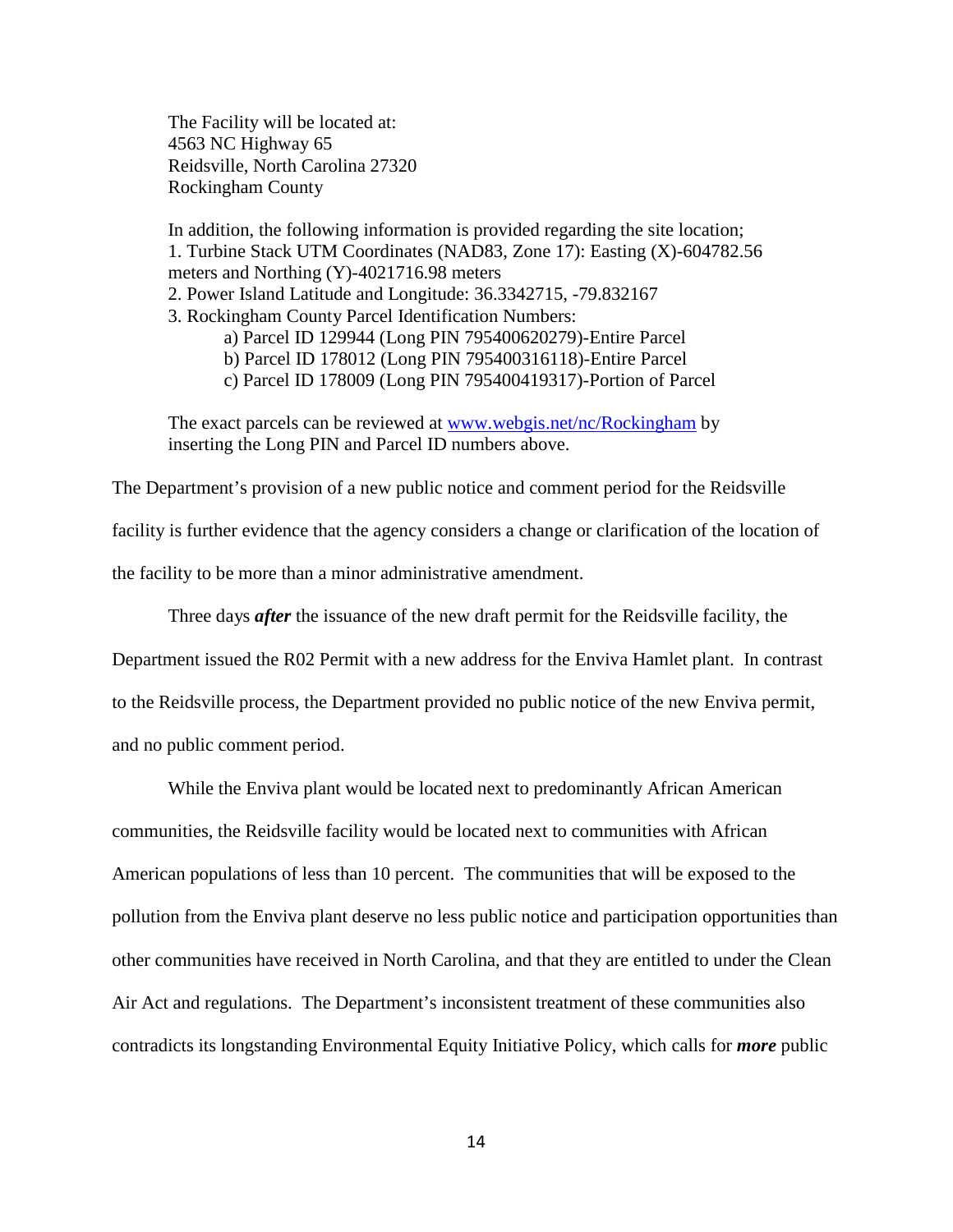notice and involvement—not less—when a major new source of air pollution is sited near an environmental justice community.

## *2. The Department failed to provide the required public hearing before issuing the R01 and R02 Permits.*

The Department also erred by failing to provide a public hearing before issuing the R01 and R02 Permits. The federal Clean Air Act mandates that a public hearing must be held before a major new source of air pollution is constructed in a prevention of significant deterioration area: "[n]o major emitting facility on which construction is commenced after August 7, 1977, may be constructed in any area to which this part applies *unless . . . a public hearing has been held* with opportunity for interested persons including representatives of the Administrator to appear and submit written or oral presentations on the air quality impact of such source, alternatives thereto, control technology requirements, and other appropriate considerations." 42 U.S.C. § 7475(a)(2) (emphasis added).

The Clean Air Act regulations, incorporated by reference into North Carolina's regulations, consequently require that the permitting authority "*[p]rovide opportunity for a public hearing for interested persons to appear and submit written or oral comments* on the air quality impact of the source, alternatives to it, the control technology required, and other appropriate considerations." 40 C.F.R. § 51.166(q)(v) (emphasis added) (incorporated by reference into 15A N.C. Admin. Code 2D .0530(r)); *see also* 15A N.C. Admin. Code 02Q .0307(a) (governing public participation procedures, and stating that sources subject to 15A N.C. Admin. Code 2D .0530 must follow the procedures in that section).

The proposed Enviva facility is a major new source of air pollution subject to these requirements. Under the Clean Air Act, Enviva cannot commence construction of the Hamlet facility until the Department has held a public hearing. Yet the Department has never held the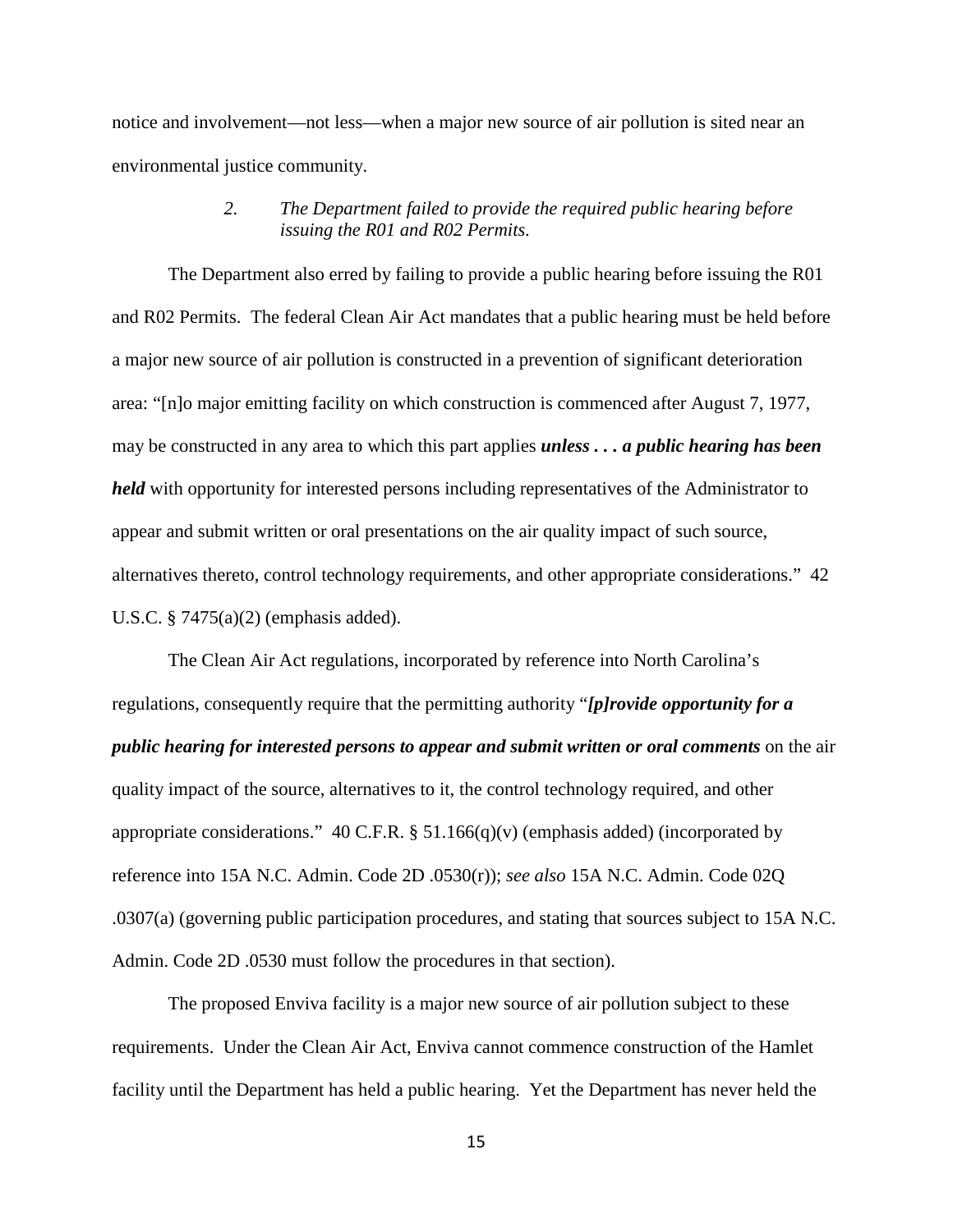required public hearing for this proposed pollution source. The failure to provide a public hearing before issuing the R01 and R02 Permits compounds the public notice deficiencies identified above.

The mandate to hold a public hearing serves a key role under the Clean Air Act. This requirement reflects the importance of ensuring that the public has a voice in the decisionmaking process for a major new source of air pollution. Before a decision is made to allow a new industry to emit significant quantities of pollution in a community, the Department needs to hear from the people who live, work, and play in the vicinity of the proposed pollution source. As Congress recognized in the Clean Air Act, the public hearing can offer valuable information on the air quality impacts—and measures to reduce or eliminate those impacts—for communities that will be most impacted by the emissions from the proposed source. The requirement to hold a public hearing ensures that a permitting decision for a major new source of air pollution is made only after careful consideration of the consequences of that decision.

In accordance with its longstanding Environmental Equity Initiative Policy, the Department must also "[u]se demographic information to determine whether there is: 1) a need for greater outreach to community in order to encourage more meaningful participation . . . ." Environmental Equity Initiative Policy (Oct. 19, 2000). Instead of evaluating demographic information to determine whether there is a need for *greater* outreach to the community that will be exposed to Enviva's pollution, the Department instead neglected to comply with minimum public notice, comment, and hearing requirements.

To correct these public participation and permitting errors, the Department must revoke the Permit, issue a public notice that identifies the correct address of the facility, give the public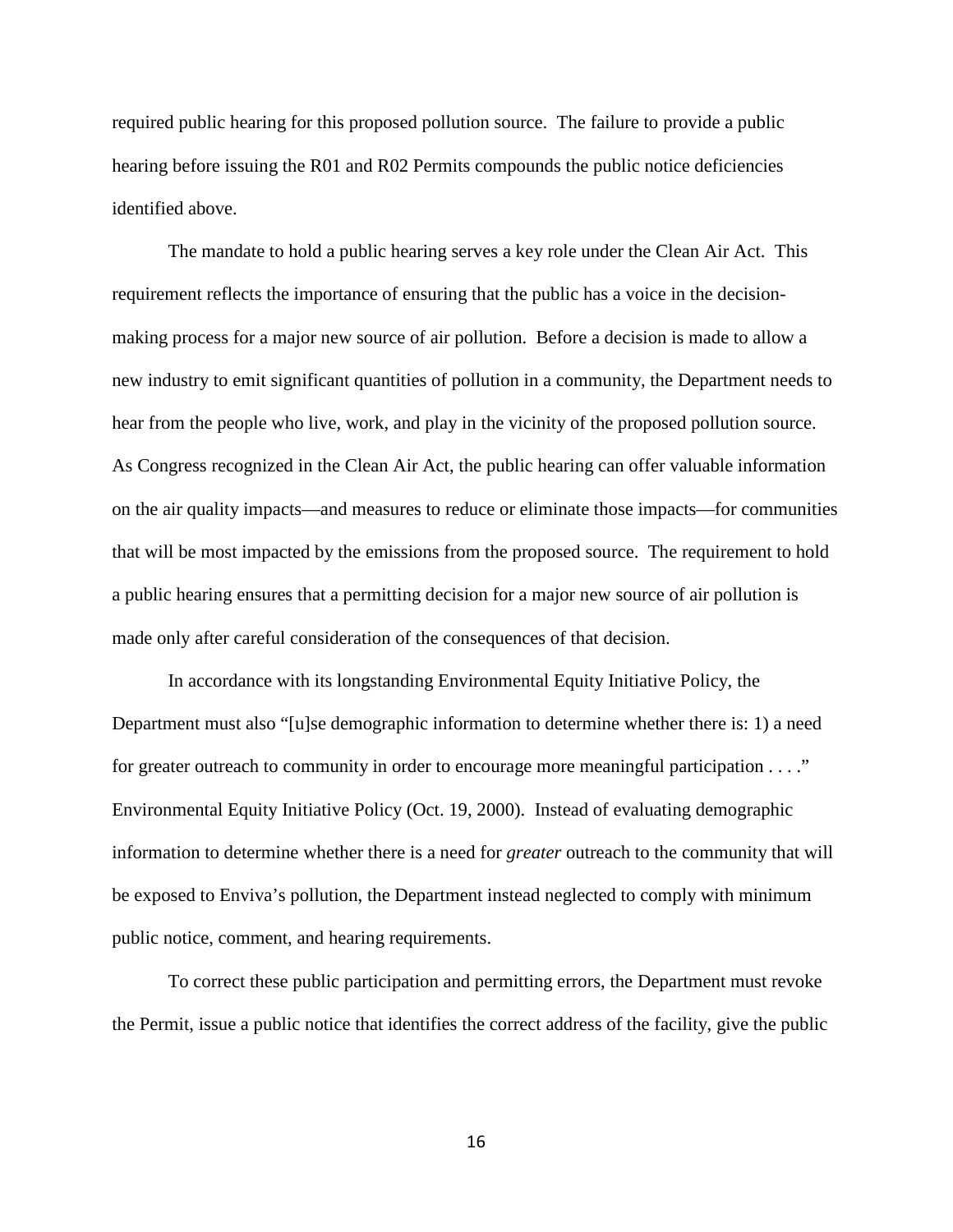an opportunity to comment and provide input after notification of the correct address of the facility has been published, and hold a public hearing for the public to voice their concerns.

#### **III. List of Proposed Witnesses**

Petitioners may call some of the following individuals as witnesses. However, Petitioners have not yet compiled a complete list of witnesses or determined expert witnesses it may call in this matter and reserve the right to call witnesses and present evidence from witnesses other than those listed below. During discovery and case development, Petitioners will determine who, including individuals yet to be identified, will actually be called at the hearing of the matter.

- Kevin Godwin, Department of Environmental Quality
- Michael Pjetraj, Department of Environmental Quality
- William Willets, Department of Environmental Quality
- Sheila Holman, Department of Environmental Quality
- Mike Abraczinskas, Department of Environmental Quality
- Client representatives and standing witnesses for Concerned Citizens
- Any witnesses called or named by Respondent or Respondent-Intervenor
- Witnesses necessary to address any issue raised by Respondent or Respondent-Intervenor

#### **IV. Proposed Discovery**

Petitioners propose to serve interrogatories, requests for production of documents, and requests for admissions, and to take depositions of fact and expert witnesses, if any. Petitioners estimate three months will be needed for discovery.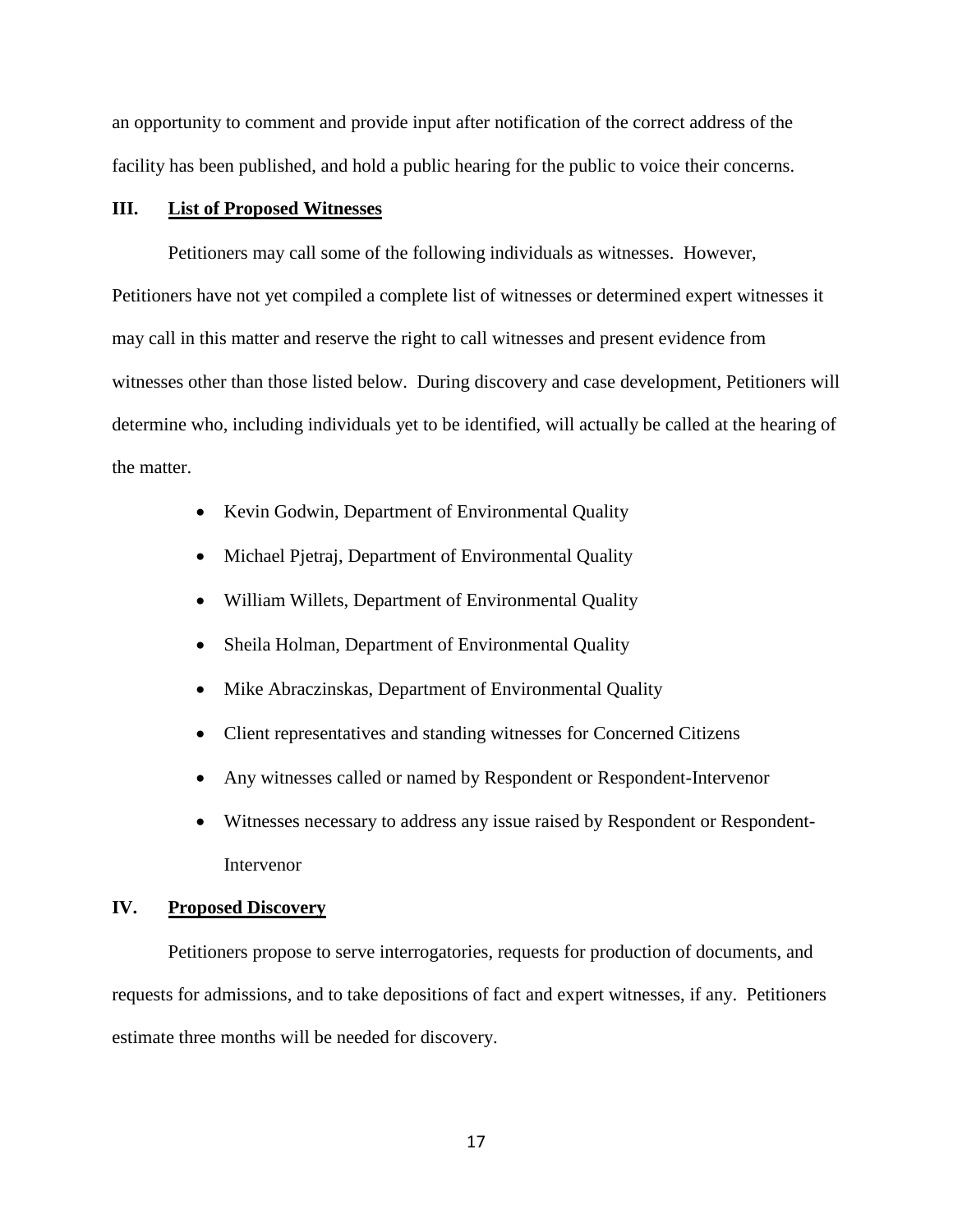# **V. Venue**

Petitioners do not object to the designation of High Point, North Carolina as the venue.

## **VI. Estimated Length of the Hearing**

Petitioner anticipates that the hearing of this matter should take less than one court day.

#### **VII. Name, Address, and Telephone Number of Attorneys of Record**

Myra Blake N.C. State Bar No. 43752 David Neal N.C. State Bar No. 27992 Southern Environmental Law Center 601 West Rosemary Street Suite 220 Chapel Hill, NC 27516 [mblake@selcnc.org](mailto:mblake@selcnc.org) [dneal@selcnc.org](mailto:dneal@selcnc.org)

## **VIII. Hearing Date**

Petitioner is available for a hearing of this matter no sooner than the week of November

27, 2017, as provided by the Scheduling Order entered August 8, 2017.

Respectfully submitted,

\_\_\_\_\_\_\_\_\_\_\_\_\_\_\_\_\_\_\_\_\_

Myra Blake N.C. State Bar No. 43752 mblake@selcnc.org David Neal N.C. State Bar No. 27992 [dneal@selcnc.org](mailto:dneal@selcnc.org) Southern Environmental Law Center 601 West Rosemary Street, Suite 220 Chapel Hill, North Carolina 27516 Telephone: (919) 967-1450 Fax: (919) 929-9421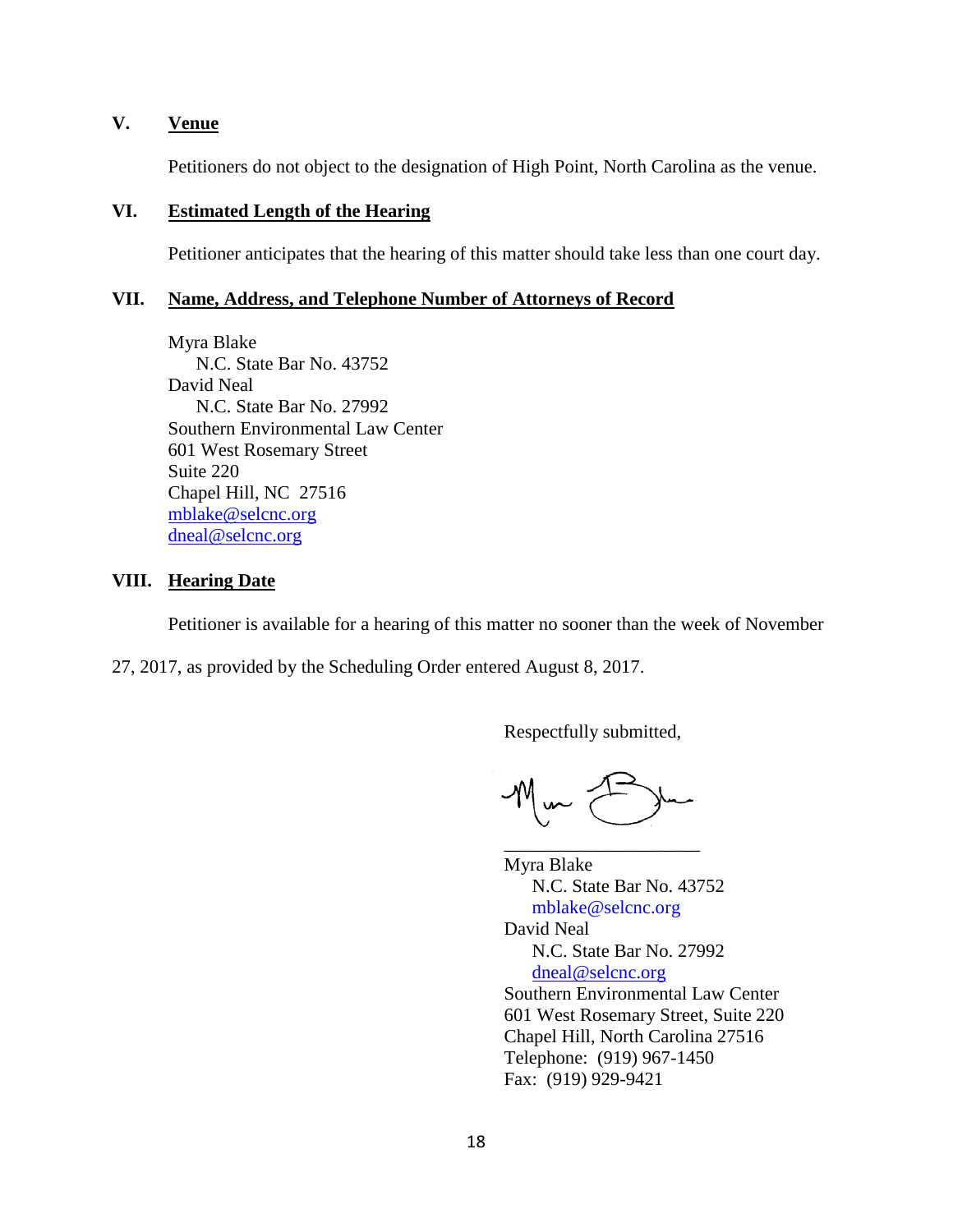*On behalf of Concerned Citizens of Richmond County*